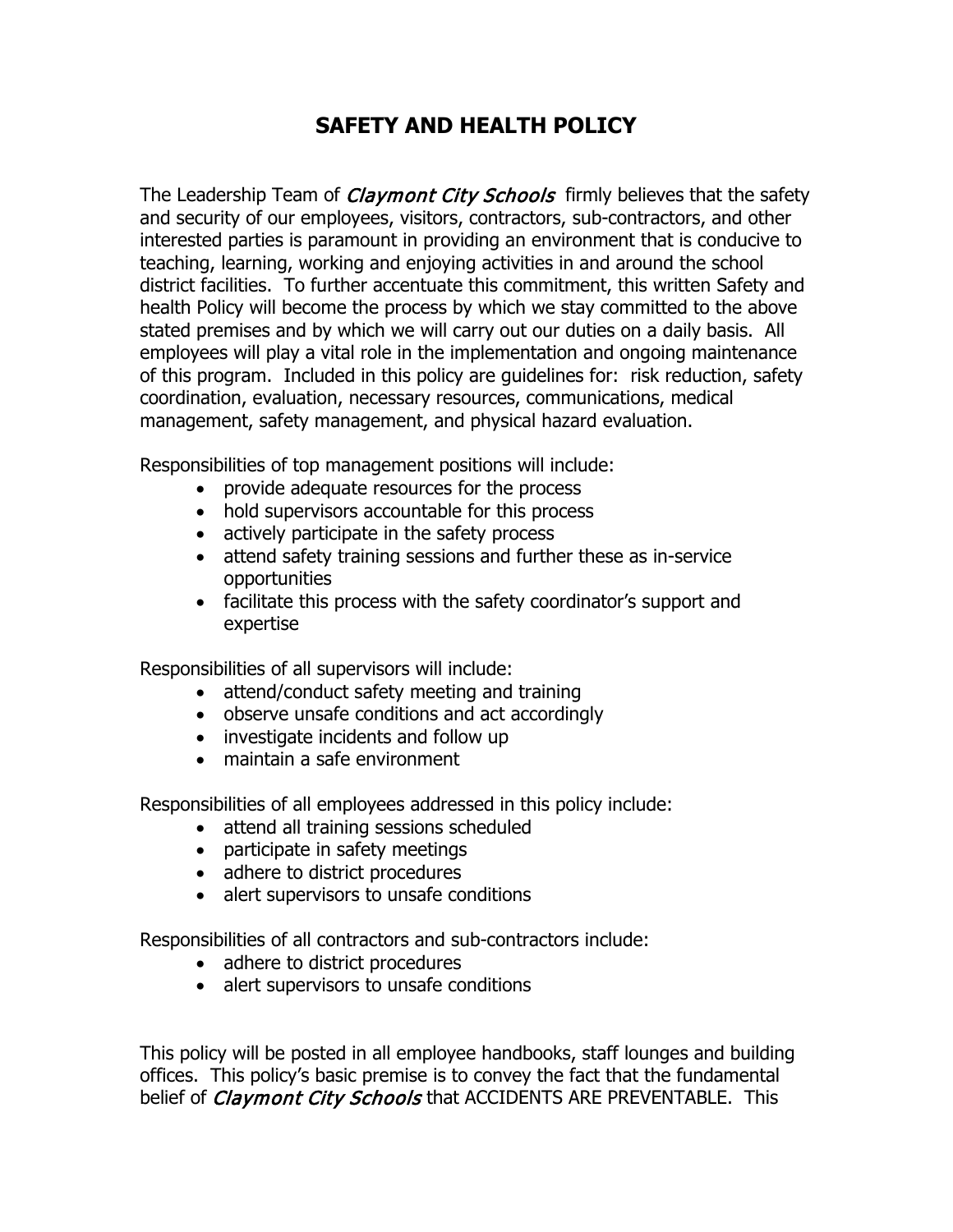policy is a statement of the fact that *Claymont* is committed to achieving and maintaining compliance. Additionally, this policy will guide our organization's behavior relative to safety and health.

In conclusion, this policy will be presented to all contractors and sub-contractors who will work at *Claymont City Schools*. This policy will be evaluated annually by the Leadership Team and reviewed with all employees.